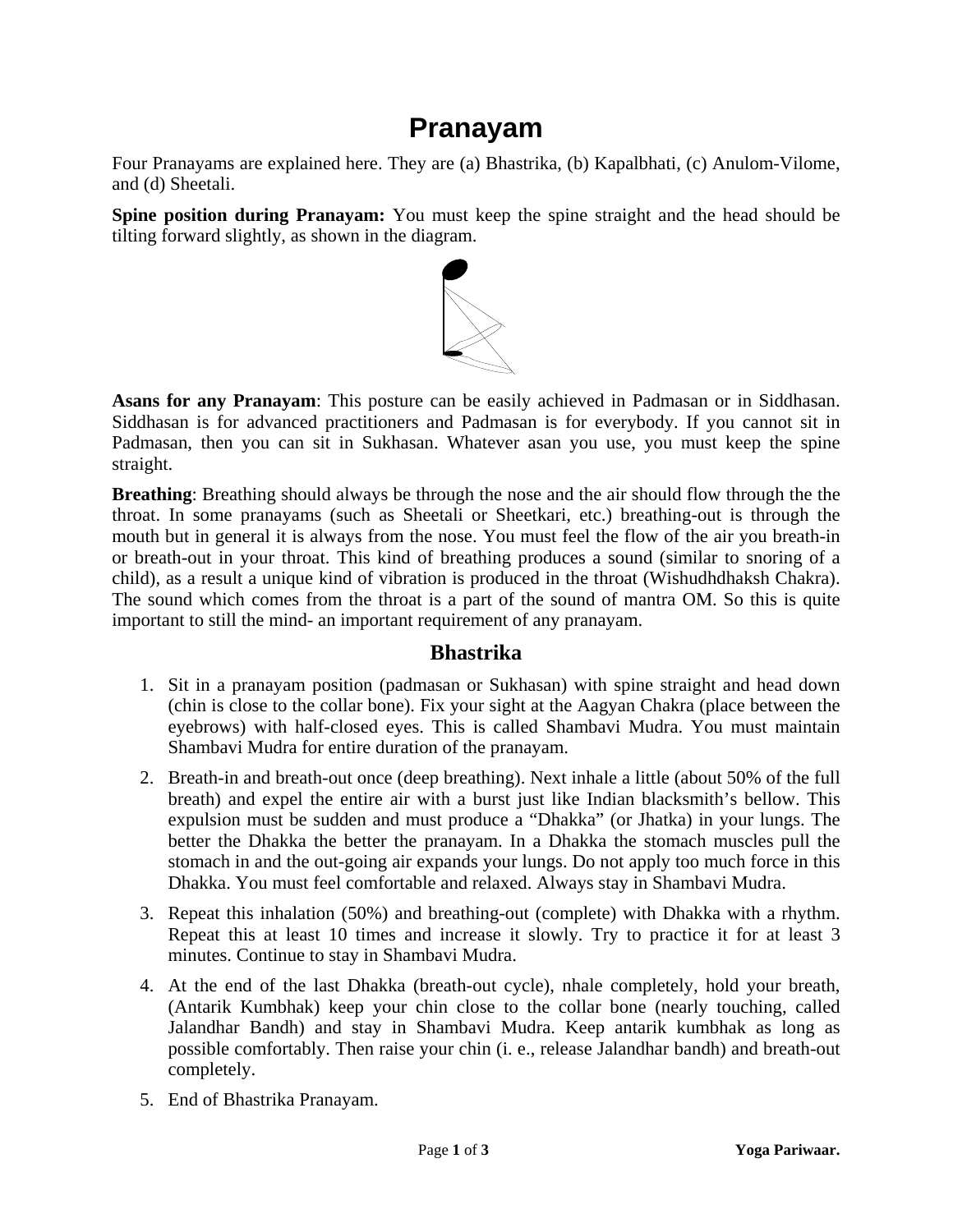# **Kapalbhati**

- 1. Sit in a pranayam position with straight spine and head down (chin is close to the collar bone) and maintain Shambavi Mudra for the entire duration of the pranayam.
- 2. Breath-in and breath-out once. Then inhale a little (just about 10% of the full breath) and expel the entire air with a burst (Dhakka or Jhatka) identical to Bhastrika.
- 3. Repeat this inhalation (10%) and breathing-out (complete) with Dhakka with a rhythm. Repeat this at least 10 times and increase it slowly. Try to practice it for at least 3 minutes. Continue to stay in Shambavi Mudra.
- 4. After the last Dhakka, inhale completely, breath-out completely, and hold your breath (Bahyya Kumbhak), keep your chin close to the collar bone (Jalandhar Bandh) and stay in Shambavi Mudra. Keep bahayya kumbhak as long as possible comfortably (this duration is usually less than the duration of Antarik Kumbhak). When you want to inhale then raise your chin (release Jalandhar bandh) and inhale completely.
- 5. End of Kapalbhati Pranayam.

#### **Difference between Bhastrika and Kapalbhati**

- 1. In Bhastrika you inhale 50% of the full breath. In Kapalbhati you inhale only 10% of the full breath.
- 2. At the end, in Bhastrika you perform Antrik Kumbhak but in Kapalbhati you perform Bahyya Kumbhak.

### **Anulom-Wilom**

- 1. Sit in a pranayam position with straight spine and head down (chin is close to the collar bone). Maintain Shambavi Mudra for entire duration of pranayam.
- 2. Close your right nostril with the tip of the thumb and breath-in fully through the left nostril. Close the left nostril with the tip of your ring finger (anamika) and breath-out fully from your right nostril. Keep the left nostril closed and inhale fully through your right nostril. Close your right nostril, open the left nostril and breath-out through the left nostril. This completes one Matra (cycle). Continue to stay in Shambavi Mudra.
- 3. Practice at least 10 matras and continue to increase it slowly. You should try to practice this for at least 5 minutes. You must feel comfortable and relaxed. Always stay in Shambavi Mudra.
- 4. End of anulom-wilom Pranayam.

## **Sheetli**

- 1. Sit in a pranayam position and maintain Shambavi Mudra for entire duration of pranayam.
- 2. Breath-out completely through both nostrils. Role your tong upward and make a small pipe like shape. Suck-in air fully with force through this tong-pipe. The moisture in your mouth decreases the air temperature and produces a cool sensation in your throat. This is very refreshing. At the end of the inhalation make your tong flat, bring it in, close your mouth and hold your breath (Antarik Kumbhak) as long as you can comfortably. Breath-